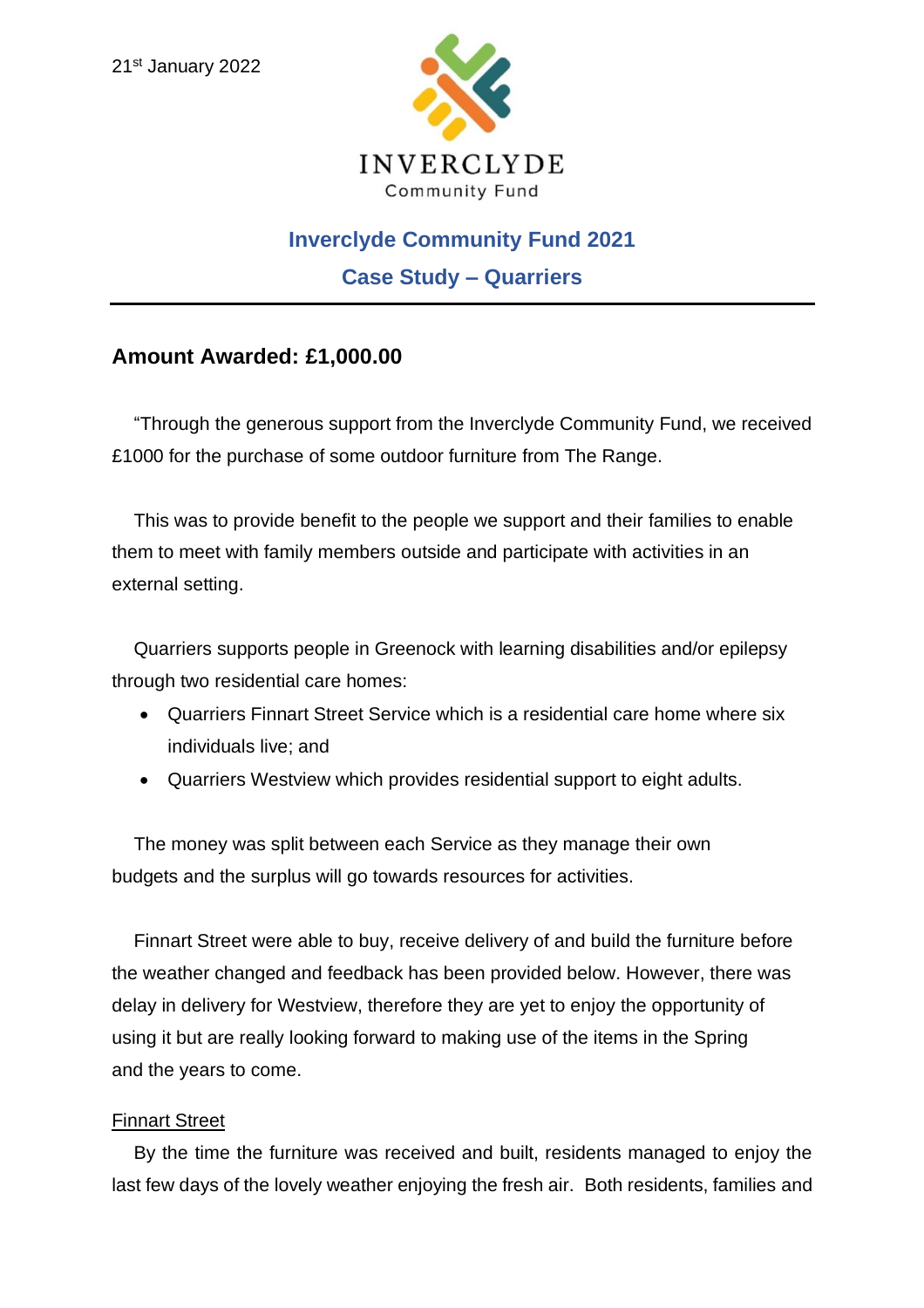

staff are loving their new furniture and parasol and cannot wait until the return of the good weather in Spring/Summer 2022.

The people we support, and their families will continue to benefit from this support, and they will be able to enjoy the use of it in the future.

Statements from residents:

- **"Lovely to sit on and enjoy the weather after I finish my gardening".**
- **"Nice to sit in the shade and have lunch"**
- **"Love it".**

#### Westview

Unfortunately, there was a delay in delivery at Westview and staff were unable to build this due to their busy schedules, so they missed out on the last of the good weather this year. However, they will definitely be putting it to good use next year. In the meantime, they are going to do some work in the garden to create a more defined patio area for residents to enjoy the lovely river views. Once this work is complete, the furniture will take pride of place and will be used many times in the future.

- Quarriers (October 2021)

# **Further Reading**

Read more about all of the other work that Quarriers Finnart Street do on their site [here,](https://www.google.com/url?sa=t&rct=j&q=&esrc=s&source=web&cd=&cad=rja&uact=8&ved=2ahUKEwjG_v343d71AhVyQkEAHfMvDfgQtwJ6BAgYEAM&url=https%3A%2F%2Fwww.quarriers.org.uk%2Fservices%2Ffinnart_street_residential_support%2F&usg=AOvVaw01yNfl1jlYL6bjv-jbGFsn) and also [here](https://www.google.com/url?sa=t&rct=j&q=&esrc=s&source=web&cd=&cad=rja&uact=8&ved=2ahUKEwjG_v343d71AhVyQkEAHfMvDfgQFnoECBoQAQ&url=https%3A%2F%2Fwww.quarriers.org.uk%2Fservices%2Fwestview-residential-support%2F&usg=AOvVaw02xNz27B7RLk-HIgN8I2P4) for Quarriers Westview.